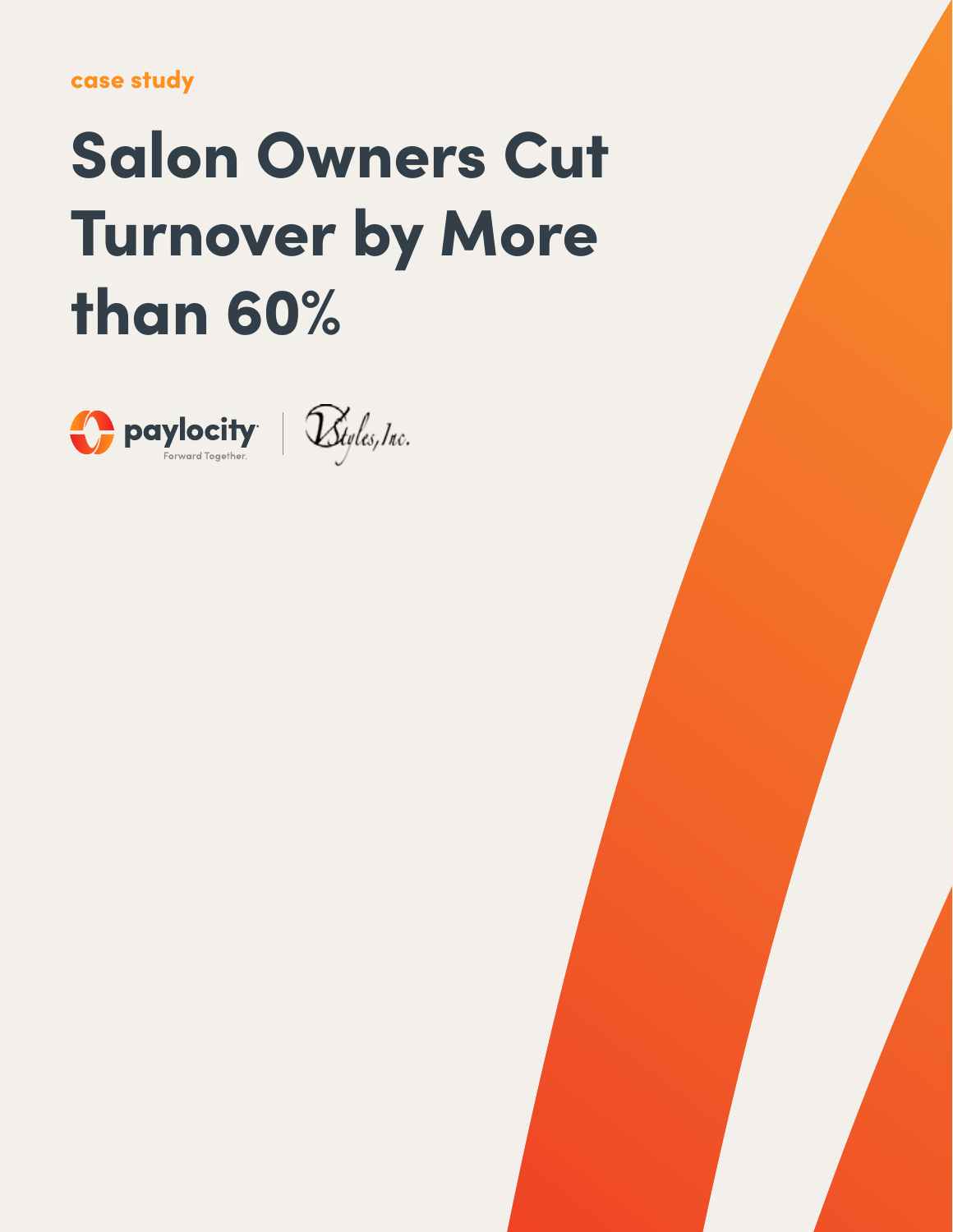

When a husband and wife team bought their first salon as part of the national franchise, they had no idea it would lead to operating 21 salons in a little under 17 years. Nearly five years ago, owners Christy and Bart van de Sande decided to cut their previous payroll provider. As Christy and Bart continued to expand and extend their business, they needed an HR and payroll solution that would help them condition and grow their workforce.

## The Challenge

The VStyles collection of salons are part of a nationwide franchise and are scattered throughout Southern California - a state known for strict requirements. As a business leader and HR Director, Christy spends a large chunk of her time making sure their salons are compliant with the latest regulations. "California has state-specific and mandatory requirements that we need to follow," says Christy. "It can be a lot, but if you have the right system in place that can make all the difference." Their previous provider was one of the most well-known solutions, but it didn't offer more than payroll, so they turned to Paylocity. "It's incredibly important that you have a time and labor system that works for your state," says Christy. One of California's specific requirements is a custom pay stub that reflects 10 specific items. "Our previous provider had a standard pay stub that was hardcoded and not what we needed."

Onboarding new employees seems to be a pain point for many employers. Between hours of paperwork, filing and inputting data, HR can often be bogged down in a higher-turnover industry such as a salon. Christy explains, "before Paylocity, we had these packets that we would have to mail to people and then have to manually type the information into the system. No one wants to do that. We run a really streamlined operation. In our office, it's just me, my husband and one part-time person, so these kinds of tasks take a ton of time we don't have."

"California has state-specific and mandatory requirements that we need to follow. It can be a lot, but if you have the right system in place that can be all the difference."

– Christy van de Sande, Franchise Owner and HR Director

**Company** VStyles, Franchisee of Hair Salons

**Industry** Professional Services/Franchise

Location Murrieta, CA

Size 140

Customer Since 2017

#### **Challenge**

When the franchise owners gained access to their HR data and people analytics for the first time, they realized they need to address their turnover which was hovering at 75%.

#### Featur[ed Solutio](https://www.paylocity.com/our-products/payroll/?utm_source=offline&utm_medium=pdf&utm_campaign=casestudy&asset=15022901a_vstyles)ns



#### **Results**

After two years with Paylocity, VStyles cut their turnover 60% by investing in their staff. They prioritize learning opportunities and incentivize employees who stay longer than a year with additional PTO and other perks.

#### **Share**

[paylocity.com/VStyles](https://www.paylocity.com/resources/resource-library/case-study/salon-owners-take-new-cut-at-improving-turnover/?utm_source=offline&utm_medium=pdf&utm_campaign=casestudy&asset=15022901a_vstyles)

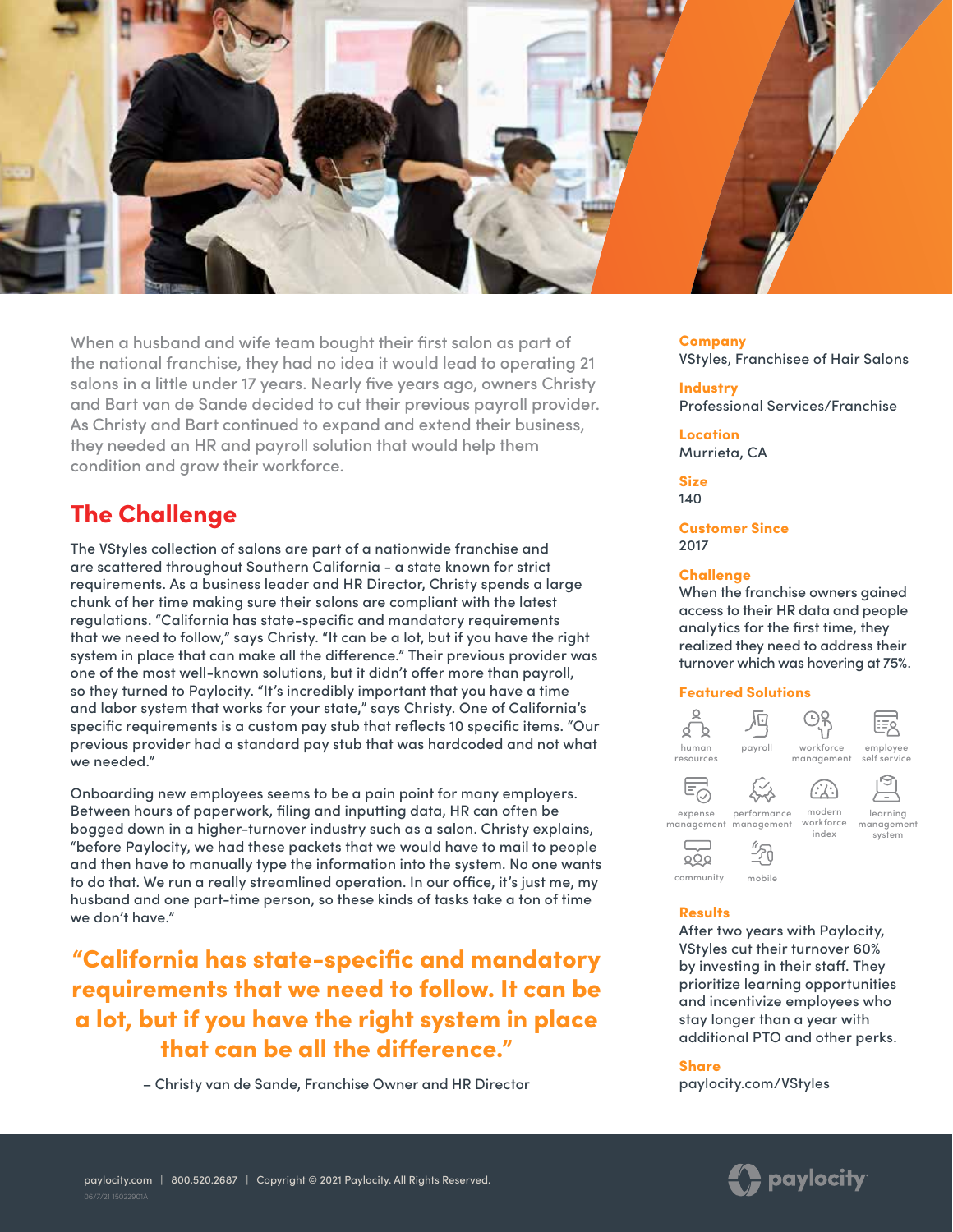The challenge of recruiting, training, and retaining top talent in the cosmetology industry is not unique to VStyles. "We were never able to easily track our people metrics," Christy explains. "We felt like we had high turnover because our industry is quite labor intensive, and many of our new hires start here and then sometimes want to move on to do full service. But without being able to easily track our analytics previously, we actually had no idea where we compared with our industry. And if you don't know where you stand, it is hard to know where to go to change it."

The global pandemic shook up the high-touch industry, causing them to shutter their doors for months on end. While the salons were temporarily closed, getting critical information to employees was increasingly important.

### The Approach

Switching HR and payroll providers, Christy was able to customize her pay stubs to meet California's requirements. "Paylocity had a custom pay stub team to work with me to design exactly what we needed, and it was so easy and passed our attorney's review." While California in many cases leads the charge for legislation, during the COVID-19 pandemic, new bills were coming down the pipeline for employers at a whirlwind speed. "I was able to take Paylocity's FFCRA training while everyone's head was still spinning. Paylocity made it so easy with codes

and tracking right within the system. The training really clarified how it would work, and the Paycheck Protection Program (PPP) reporting was great too. Paylocity was really on top of it and ready to help employers figure it out."

With Christy's limited office staff, she has to rely on her general manager and store managers to help with interviewing prospective employees. Christy cannot be everywhere at once, so she empowers her managers to extend her reach. "We give our managers autonomy. They are trained on how to use Paylocity's Recruiting and Onboarding. The system has really streamlined things for us. A lot of our workforce is right out school, and many prefer to communicate through text message. With Paylocity we can use the same system to send and receive text messages with the candidates, and they are all stored within the platform. Once hired, that information moves into Onboarding and into their new hire file. Our process is now entirely paperless."

As communication with employees had also became increasingly challenging, Christy turned to Community, Paylocity's social collaboration platform and internal communications tool. She was able to post announcements about the reopening requirements – ensuring the timely updates were sent directly to her staff's mobile devices. The application with push notifications became a saving grace when her employees were without access to their company email addresses or physical bulletin boards for critical information.



"With Paylocity we can use the same system to send and receive text messages with the candidates, and they are all stored within the platform. Once hired, that information moves into Onboarding and into their new hire file. Our process is now entirely paperless."

Christy van de Sande, Franchise Owner and HR Director

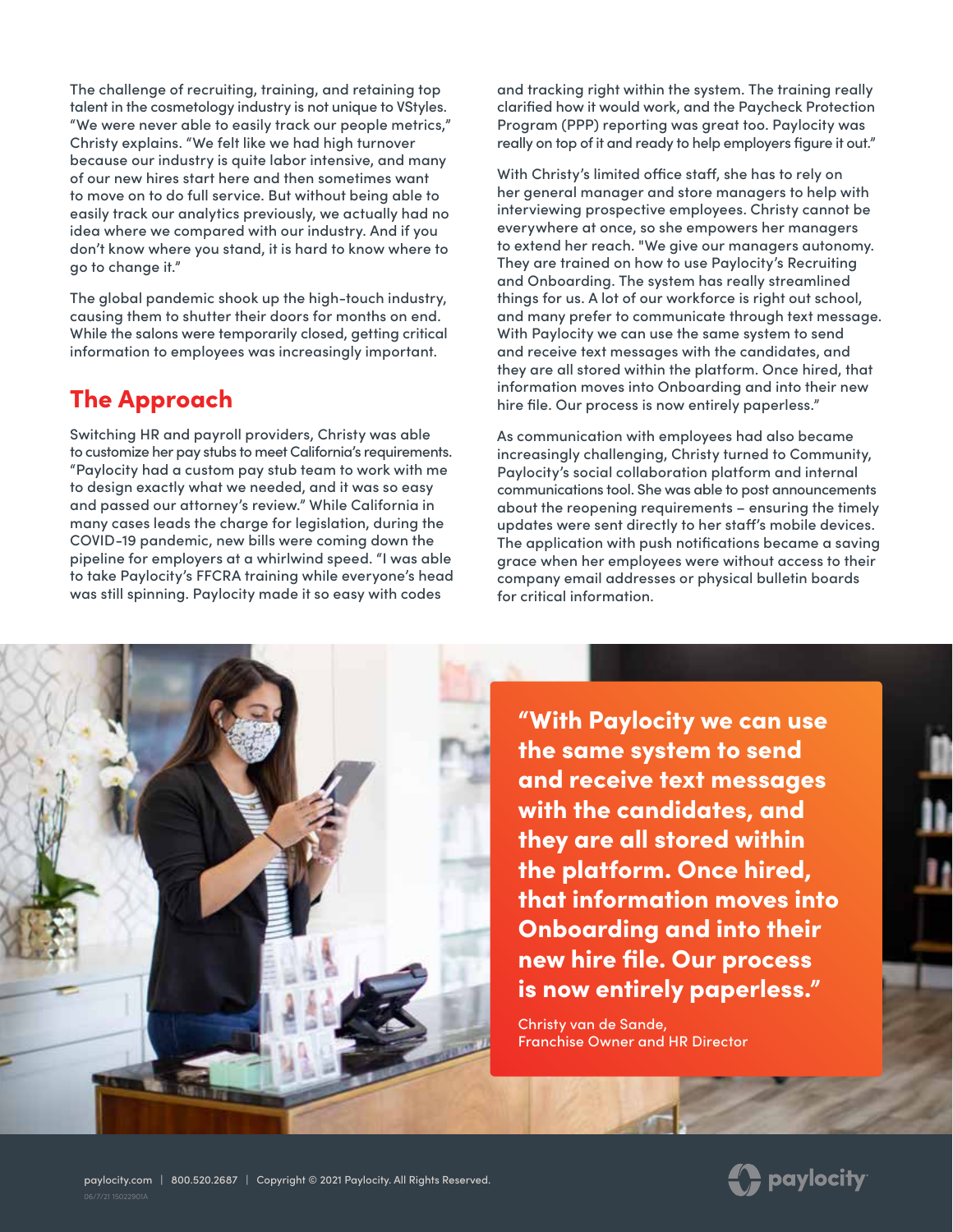"When we first accessed Paylocity's Data Insights, we realized our turnover rate was at 75%...After our second year with Paylocity, our turnover was cut in half." Christy van de Sande, Franchise Owner and HR Director

Working in a salon is a very personal experience. Christy says, "It's a people business. We don't have any inventory or food costs. It's easy to forget there are numbers behind the people." Christy's previous system didn't allow her to easily pull reports or have access to the data. "When we first accessed Paylocity's Data Insights, we realized our turnover rate was at 75% which seemed really high. We made some changes internally, such as offering incentives for employees who stayed longer than a year. We also spent more time training and investing in our employees' future. After our second year with Paylocity, our turnover was cut in half. Our data has also shown us that when we recruit people directly from school, and they make it to the one-year mark, they typically stay with us longer than if we hire people with more experience. Having these tidbits helps us in our recruiting process, and we never would have this insight without access to the benchmarks and dashboards." Christy was also able to leverage the dashboards in Time and Labor to figure out how much payroll to run at each salon based on customers and the number of haircuts per hour.

Maintaining compliance and developing employees is an important role in HR. Christy leveraged Paylocity's Learning Management System to track the mandatory Sexual Harassment training. Previously, they used an outside company, but leveraging already available tools with Paylocity saved them money and allowed them to keep the data all in the same system. Christy also was able to record her own videos and training courses, such as how to change time punches and more – making her team more effective.

"Having these tidbits helps us in our recruiting process, and we never would have this insight without access to the benchmarks and dashboards."

– Christy van de Sande, Franchise Owner and HR Director